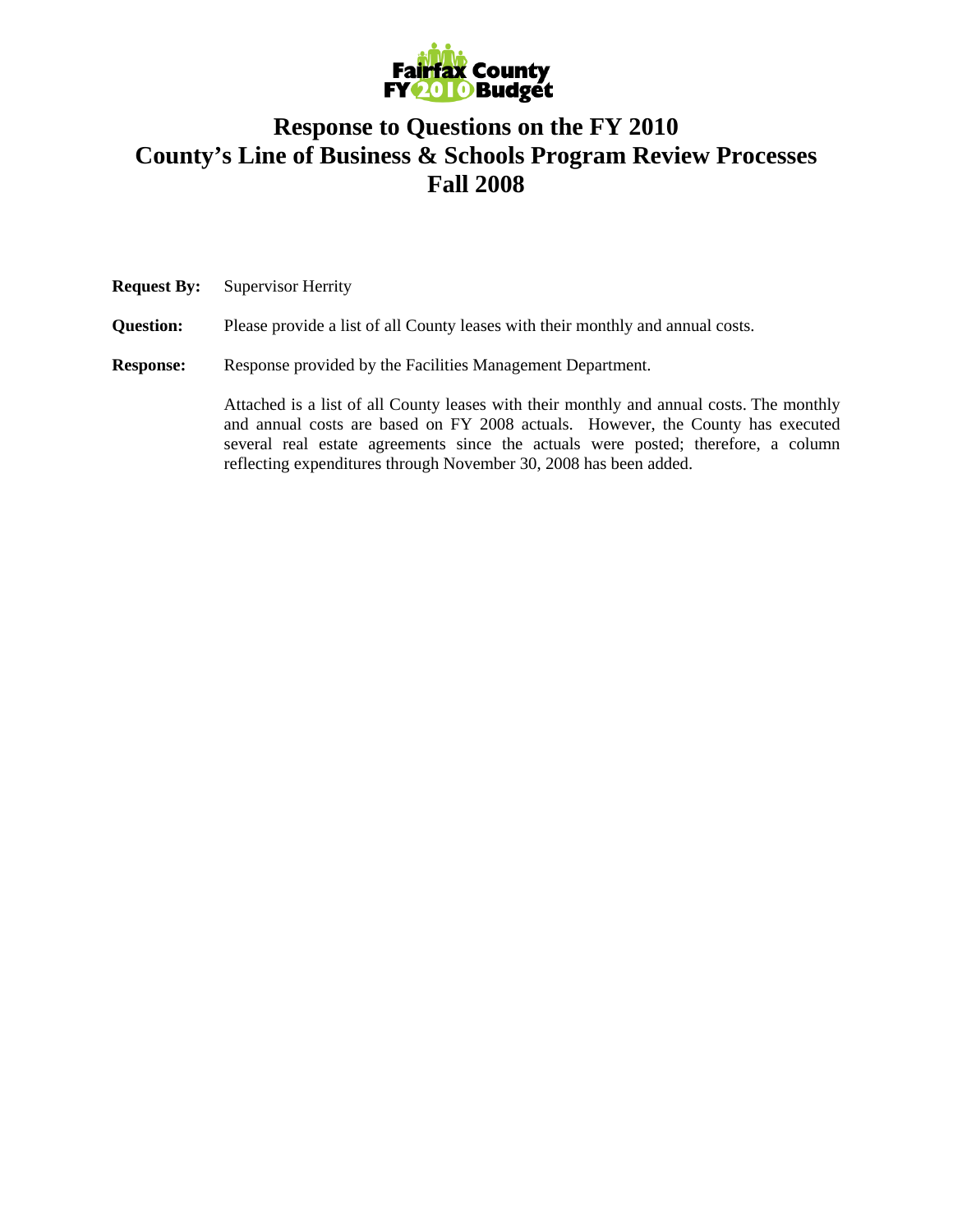## *FACILITIES MANAGEMENT DEPARTMENT Real Estate Agreements*

## *EXPENDITURE AGREEMENTS*

|                                                   |                                |                                 | FY 2008        | FY 2008        | FY 2009        |
|---------------------------------------------------|--------------------------------|---------------------------------|----------------|----------------|----------------|
|                                                   |                                |                                 | <b>Annual</b>  | <b>Monthly</b> | Thru 11/30/08  |
| <b>TENANT</b>                                     |                                | <b>ADDRESS</b>                  | <b>Expense</b> | <b>Expense</b> | <b>Expense</b> |
| 1 Family Services, Family Resource Center         |                                | 3306 Culmore Street             | \$<br>3,600    | 300<br>\$      | \$<br>1,800    |
| 2 Kingstowne Library                              |                                | 6500 Landsdowne Centre          | 83,159         | 6,930          | 42,354         |
| 3 DSMHS, Rt.One Comm. Center                      |                                | 8792 Sacramento Dr. #4,5,6      | 86,394         | 7,200          | 43.646         |
| 4 Providence Dist. Supervisor and Fire and Rescue |                                | 7921 Jones Branch Drive         | 45,398         | 3,783          | 20,642         |
| 5 Fire & Rescue                                   |                                | 14725 Flint Lee Road A, B       | 134,195        | 11,183         | 68,642         |
| 6 Services Board (ADS)                            |                                | 14170 Newbrook Drive            | 216,581        | 18,048         | 113,585        |
| 7 Reston Interfaith                               |                                | 11150 Sunset Hills              | 197,186        | 16,432         | 104,165        |
| 8 Family Services                                 |                                | 8136 Old Keene Mill Rd.#306/308 | 60,294         | 5,025          | 29,008         |
| 9 Opportunities, Alternatives & Resources         |                                | 10640 Page Avenue               | 163,134        | 13,595         | 82,532         |
| 10 Dept. Information Tech.                        | Lease signed in FY 2009        | 4103 Chain Bridge Road          | $\mathbf 0$    | 0              | 34,970         |
| 11 Police                                         |                                | 14703 Willard Road              | 233,005        | 19,417         | 122,724        |
| 12 UCM (FCRHA)                                    |                                | 7511 Fordson Rd.                | 37,970         | 3,164          | 18,985         |
| 13 Lincoln Lewis Vannoy                           |                                | 11215-d Lee Highway             | 51,349         | 4,279          | 17,254         |
| 14 Alzheimer's Family Day Center                  |                                | 2812 Old Lee Highway            | 67,403         | 5,617          | 28,927         |
| 15 Community Revitalization/Redevelop             |                                | 10565 Fairfax Boulevard         | 63,320         | 5,277          | 46,908         |
| 16 Reston Community Center                        | 5 month Lease expired 10/31/08 | <b>Sunrise Valley Center</b>    | 46,265         | 3,855          | $\Omega$       |
| 17 Thomas Jefferson Library, Temp site            | Lease signed in FY 2009        | 7500 St Philips Court           | 0              | $\Omega$       | 25,000         |
| 18 Community Service Board                        | Lease signed in FY 2009        | 5834-D North Kings Highway,     | $\Omega$       | $\Omega$       | 35,375         |
| 19 Richard Byrd Library, Temp site                | Lease signed in FY 2009        | 6315 Backlick Road              | $\Omega$       | $\Omega$       | 16,567         |
| 20 Martha Washington Library, Temp site           | Lease signed in FY 2009        | 6328 Richmond Highway           | $\Omega$       | $\Omega$       |                |
| 21 DFS (Sublease with Childhelp USA, Inc.)        |                                | 11230 Waples Mill Road          | 124,813        | 10,401         | 68,340         |
| 22 Springfield Mall - Police                      |                                | 6500 Springfield Mall           | 10             | -1             |                |
| 23 Franconia Fire Station - Temp site             | Lease expired in FY 2008       | Franconia Road                  | 7,150          | 596            |                |
| 24 Health Department                              |                                | 10777 Main St.                  | 1,846,173      | 153,848        | 956,350        |
| 25 Services Board, (ADS)                          |                                | 10370 A&B Democracy Ln.         | 34,160         | 2,847          | 17,742         |
| 26 Kingstowne Active Adult Center, CRS            |                                | 6488 Landsdowne Centre          | 60,474         | 5,040          | 70,321         |
| 27 Dept. Family Services (OFC)                    |                                | 10201 Main Street               | 291,123        | 24,260         | 138,984        |
| 28 Human Service Administration (ASAP)            |                                | 10398 Democracy Ln.             | 231,255        | 19,271         | 119,839        |
| 29 Dental Clinic                                  |                                | 5827 Columbia Pk.               | 41,440         | 3,453          | 21,238         |
| 30 DFS, ADS, MHS, CRS, Health                     |                                | 6245 Leesburg Pike              | 2,505,100      | 208,758        | 1,329,008      |
| 31 Housing (includes operating expenses)          |                                | 3700 Pender Drive               | 489.763        | 40,814         |                |
| 33 Services Board, (Women's Recovery - ADS)       |                                | 10388A Democracy Ln.            | 67,214         | 5,601          | 34,655         |
| 34 Services Board, (ADS)                          |                                | 10390 Democracy Ln.             | 152,606        | 12,717         | 78,687         |
| 35 Services Board                                 |                                | 1820 Michael Faraday Ct.        | 205,619        | 17,135         | 130,885        |
| 36 Services Board (ADS)                           |                                | 3900 Jermantown Road            | 449,823        | 37,485         | 227,536        |
| 37 Services Board                                 |                                | 107 Park Place                  | 159,565        | 13,297         | 81,780         |
| 38 Services Board, (MHS)                          |                                | 14150 Parkeast Circle           | 451,091        | 37,591         | 289,561        |
| 39 Services Board                                 |                                | 8850 Richmond Hwy               | 328,409        | 27,367         | 167,365        |
| 40 Services Board, (MHS)                          |                                | 8348 Traford Lane               | 261,235        | 21,770         | 122,476        |
| 41 Retirement Board                               |                                | 10680 Main Street               | 195.746        | 16,312         | 98.388         |
| 42 Recreation, Lorton Senior Center               |                                | Unit R. 26 & 27 Gunston Plaza   | 87,354         | 7,280          | 44,462         |
| 43 Reston Community Center                        |                                | 1591/1609A Washington Pz        | 137,490        | 11,458         | 79,324         |
| 44 Telecommunication Services                     |                                | 6538 Little River Tpk.          | 102,000        | 8,500          | 51,000         |
| 45 Circuit Court Records                          |                                | 4500 University Drive           | 58,271         | 4,856          |                |
| 46 Good Shepherd/Legal Services                   |                                | 4010 Maury Place                | 65,127         | 5,427          | 33,294         |
| 47 Family Services (Food For Others)              |                                | 2938 Prosperity Ave.            | 157,299        | 13,108         | 184,546        |
| 48 Health Department                              |                                | 11484 Washington Plz #300       | 205,598        | 17,133         | 101,957        |
|                                                   |                                |                                 |                |                |                |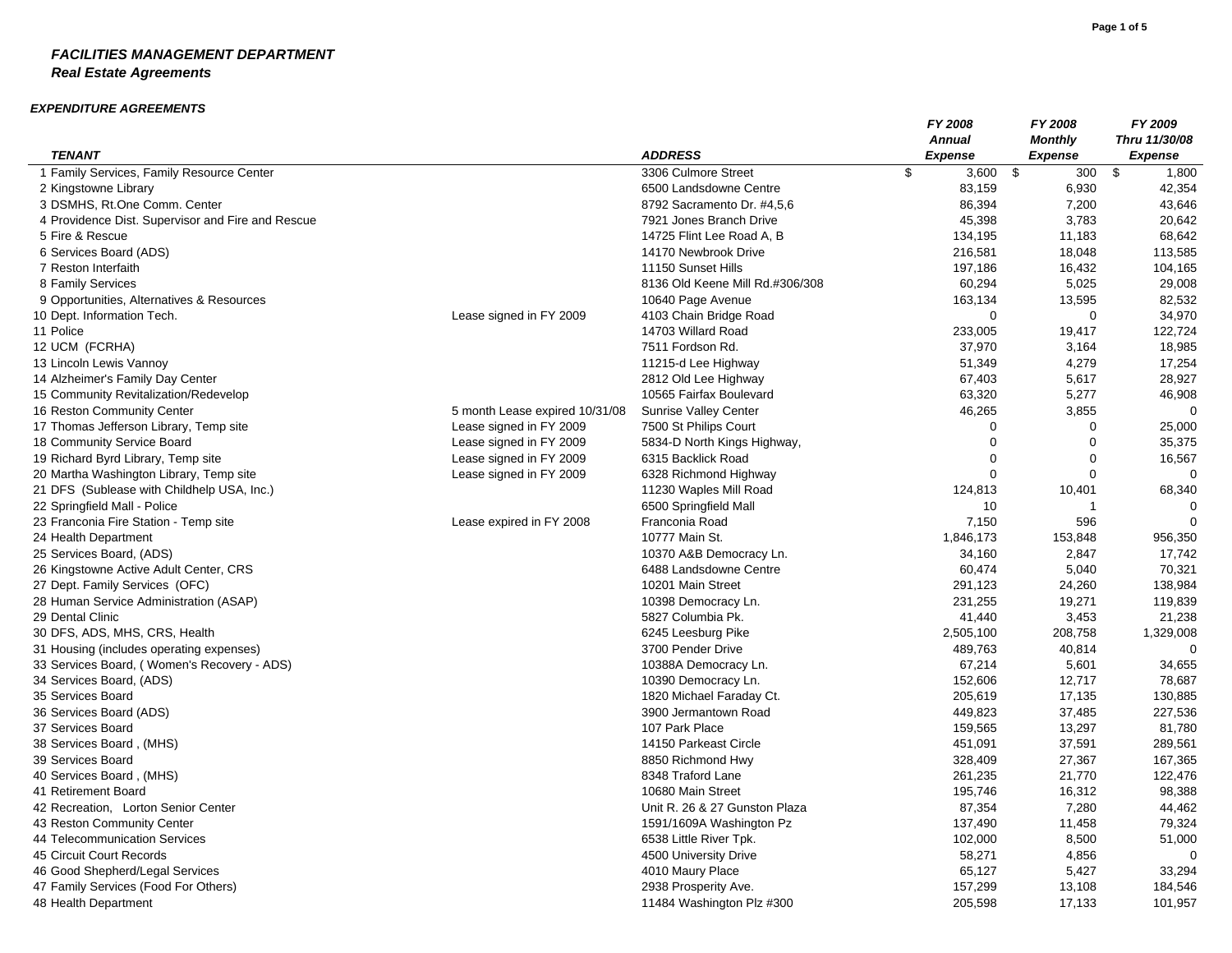**Page 2 of 5**

|                                                                                                    |                                            | FY 2008        | FY 2008        | FY 2009        |
|----------------------------------------------------------------------------------------------------|--------------------------------------------|----------------|----------------|----------------|
|                                                                                                    |                                            | <b>Annual</b>  | <b>Monthly</b> | Thru 11/30/08  |
| <b>TENANT</b>                                                                                      | <b>ADDRESS</b>                             | <b>Expense</b> | <b>Expense</b> | <b>Expense</b> |
| 49 DFS/Reston Interfaith                                                                           | 11484 Washington Plz #100/400              | 142,178        | 11,848         | 72,675         |
| 50 Laurel Learning Ctr                                                                             | 11484 Washington Plz #200                  | 221,181        | 18,432         | 110,954        |
| 51 Dept. Family Services (OFC) and DSMHS (Addendum)                                                | 11484 Washington Plz #110 / #310           | 606,465        | 50,539         | 282,243        |
| 52 Juvenile Court                                                                                  | 10426 Main Street                          | 160,522        | 13,377         | 95,425         |
| 53 FACETS                                                                                          | 10565 Fairfax Boulevard                    | 111,438        | 9,287          | 63,729         |
| 54 Legislative Liaison                                                                             | Old City Hall, Richmond                    | 23,544         | 1,962          | 12,003         |
| 55 Herndon Neighborhood Center                                                                     | 1068 Elden Street                          | 107,155        | 8,930          | 109,616        |
| 56 Health Department                                                                               | 6196 Arlington Blvd                        | 268,234        | 22,353         | 133,342        |
| 57 Health Department                                                                               | 8136 Old Keene Mill Rd.#100                | 295,933        | 24,661         | 148,762        |
| 58 Services Board                                                                                  | 8794 Sacramento Dr.                        | 262,758        | 21,897         | 132,990        |
| 59 Juvenile & Domestic Relations Court                                                             | 2812 Old Lee Highway                       | 225,912        | 18,826         | 114,881        |
| 60 Services Board, MRS                                                                             | 3855 Centerview Drive, 100                 | 472,792        | 39,399         | 250,123        |
| 61 Dept. of Transportation & Dept. of Public Works and Environmental Svcs. Lease signed in FY 2009 | 4050 Legato Road                           | $\Omega$       | $\Omega$       | $\Omega$       |
| 62 Telecommunication Services                                                                      | <b>Beacon Hill Towers</b>                  | $\Omega$       | $\Omega$       | $\mathbf 0$    |
| 63 Telecommunication Services                                                                      | 15717 Lee Highway                          |                | $\Omega$       | $\Omega$       |
| 64 Telecommunication Services                                                                      | 3900 Augustine Street                      |                | $\Omega$       | $\mathbf 0$    |
| 65 Telecommunication Services                                                                      | Shirley Indust. Park                       |                | $\Omega$       | $\Omega$       |
| 66 Telecommunication Services                                                                      | 5107 Leesburg Pike                         | $\Omega$       | $\Omega$       | $\Omega$       |
| 67 Telecommunication Services                                                                      | 11800 Sunrise Valley                       |                | $\Omega$       | $\mathbf 0$    |
| 68 Telecommunication Services                                                                      | 8101-A Lee Highway                         | $\Omega$       | $\Omega$       | $\mathbf 0$    |
| 69 Telecommunication Services                                                                      | 6199 Arrington Lane                        | $\Omega$       | $\Omega$       | $\Omega$       |
| <b>70 Telecommunication Services</b>                                                               | 1751 Pinnacle Drive                        | $\Omega$       | $\mathbf 0$    | 0              |
| 71 Human Services Community Room                                                                   | 1961 Chain Bridge Road                     | $\Omega$       | $\Omega$       | $\mathbf 0$    |
| 72 Recreation                                                                                      | 10225 Zion Drive                           | O              | $\Omega$       | $\Omega$       |
| 73 Dranesville District Supervisor                                                                 | 730 Elden Street                           |                | $\Omega$       | $\mathbf 0$    |
| 74 DFS (Homeless Shelter)                                                                          | No. 1400 Ft. Belvoir                       |                | $\Omega$       | $\Omega$       |
| 75 Office of Partnership, Kingsley Agreement                                                       | 3037 Monticello Drive                      | $\Omega$       | $\Omega$       | $\Omega$       |
| 76 FCRHA, Braddock Glen                                                                            | Little River Glen Adult Day Care           | 42,060         | 3,505          | $\mathbf 0$    |
| 77 Fire & Rescue, Wellness/Fitness Center                                                          | 14725 Flint Lee Rd, Unit C, D, E Chanitlly | ∩              | $\Omega$       | $\Omega$       |
| 78 Office of Partnership, Ox Hill Baptist Church                                                   | 4115 Elmwood Street                        | O              | $\Omega$       | $\Omega$       |
| 79 Creighton Square (DFS)(FCRHA-MONDLOCH HOUSE)                                                    | 3510 Lockheed Blvd.                        | $\Omega$       | $\mathbf 0$    | $\mathbf 0$    |
| 80 FCRHA (Facility Lease-Gum Springs Comm Center)                                                  | 8100 Fordson Road                          | 91,896         | 7,658          | 47,267         |
| 81 FCRHA (Facility Lease-Mott Center Comm Center)                                                  | 12111 Braddock Rd                          | $\Omega$       | $\Omega$       | $\Omega$       |
| 82 FCRHA (Facility Lease-Bailey's Center)                                                          | 5920 Summer Road                           | $\Omega$       | $\Omega$       | $\Omega$       |
| 83 FCRHA (Facility Lease-James Lee Center)                                                         | 2855 Annandale Road                        | O              | $\Omega$       | $\Omega$       |
| 84 FCRHA (Capital Lease - Gum Springs Glen Head Start)                                             | 7837 Richmond Hy                           | $\Omega$       | $\mathbf 0$    | $\Omega$       |
| 85 Library (Land Lease)                                                                            | 768 Center Street                          | $\Omega$       | $\Omega$       | $\Omega$       |
| 86 FCRHA (Herndon Harbor Adult Day Center)                                                         | 891 Grace Street                           | 47,248         | 3,937          | 23,271         |
| 87 FCRHA Southgate Neighborhood Rec Area                                                           | 12125 Pincrest Road                        | $\Omega$       | $\Omega$       |                |
| 88 FCRHA (Herndon Harbor Senior Center)                                                            | 873 Grace Street                           | 131,804        | 10,984         | 72,420         |
| 89 Family Services, Family Resource Center                                                         | 7224 Commerce Street                       | $\Omega$       | $\Omega$       |                |
| 90 South County Building - Real Estate Tax Payments                                                | 8350 Richmond Highway                      | 476.426        | 39,702         | 321,538        |

| <b>REVENUE / LICENSE / MOU AGREEMENTS</b> |                      | <b>FY 2008</b><br>Annual | FY 2008<br><b>Monthly</b> | FY 2009<br>Thru 11/30/08<br><b>Income</b> |  |
|-------------------------------------------|----------------------|--------------------------|---------------------------|-------------------------------------------|--|
| TENANT                                    | <b>ADDRESS</b>       | <b>Income</b>            | <b>Income</b>             |                                           |  |
| 1 ACCA                                    | 7200 Columbia Pike   | 7.518                    | 627                       | 3,133                                     |  |
| 2 NOVARIS                                 | 4100 Chain Bridge Rd |                          |                           |                                           |  |
| 3 NO. VA SWCD/USDA                        | 12055 Government Ctr |                          |                           |                                           |  |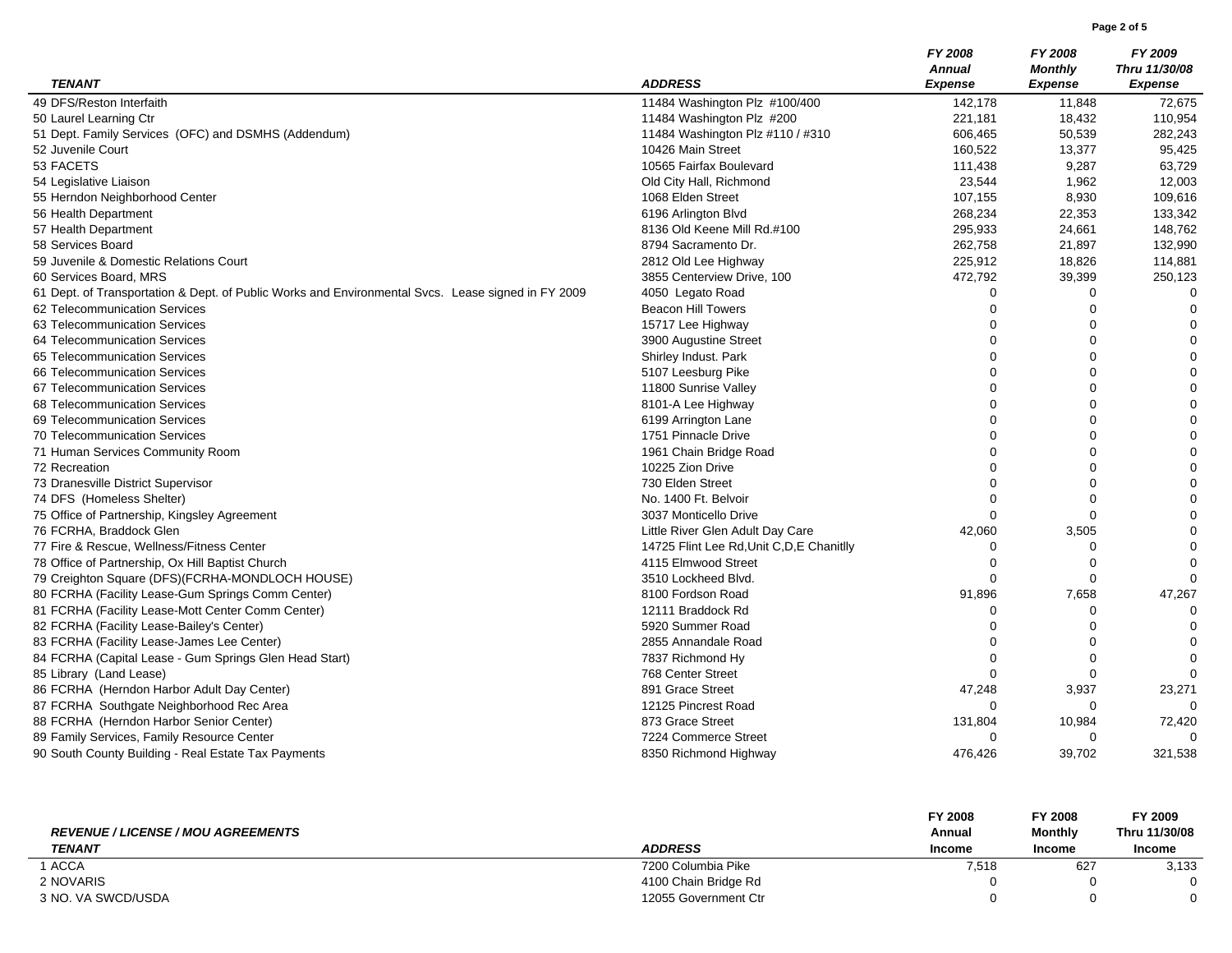**Page 3 of 5**

|                                                                 |                                              | FY 2008<br><b>Annual</b> | FY 2008<br><b>Monthly</b> | FY 2009<br>Thru 11/30/08 |
|-----------------------------------------------------------------|----------------------------------------------|--------------------------|---------------------------|--------------------------|
| <b>TENANT</b>                                                   | <b>ADDRESS</b>                               | <b>Expense</b>           | <b>Expense</b>            | <b>Expense</b>           |
| 4 Fairfax Law Foundation / Lawyers Info. Referral / Law Library | 4110 Chain Bridge Rd                         | 0                        | 0                         | 0                        |
| 5 Clean Fairfax                                                 | 12000 Government Ctr                         | 0                        | $\Omega$                  | $\mathbf 0$              |
| 6 Shelter House (Hollybrooke Condo)                             | 3080 Patrick Henry Dr                        | 0                        | $\Omega$                  | 0                        |
| 7 Higher Horizons Day Care Center                               | 5920 Summers Lane                            | 0                        | $\Omega$                  | $\Omega$                 |
| 8 Cho Dae Church                                                | 5690 Sully Road                              | 18,000                   | 1,500                     | 7,500                    |
| 9 Chantilly Youth Assoc.                                        | 13208 Lee Highway                            | 0                        | $\Omega$                  | 0                        |
| 10 McLean Youth, Inc. (Athletic Fields)                         | 1301 Spring Hill Road                        | 0                        | $\Omega$                  |                          |
| 11 McLean Youth Soccer (Athletic Fields)                        | 1437 Balls Hill Road                         | 0                        | $\Omega$                  | $\Omega$                 |
| 12 7 Corners Children Center                                    | 6129 Willston Drive                          | 0                        | $\Omega$                  | $\Omega$                 |
| 13 CSB (New Generations)                                        | 1320 Ingleside Ave                           | $\Omega$                 | $\Omega$                  | 0                        |
| 14 Park Authority (CYA)                                         | Chantilly Library Site, 4000 Stringfellow Rd | $\Omega$                 | $\Omega$                  | 0                        |
| 15 Globe Cares, LLC (FRD)                                       | 6800 A Industrial Rd                         | 0                        | $\Omega$                  | $\Omega$                 |
| 16 Knights of Columbus (Signage Agreement)                      | 8592 Richmond Hwy                            | $\Omega$                 | $\Omega$                  | $\Omega$                 |
| 17 Good Shepherd Housing                                        | 4010 Maury Place                             | 15,000                   | 1,250                     | 6,250                    |
| 18 Legal Services of NOVA                                       | 4010 Maury Place                             | 9,996                    | 833                       | 4,165                    |
| 19 Celebrate Fairfax!                                           | 12000 Gov't Parkway                          | 0                        | $\Omega$                  | 0                        |
| 20 Hispanos Unidos                                              | 6400 Seven Corners                           | 0                        |                           | $\Omega$                 |
| 21 Progresso Hispano                                            | 4100 Mohawk Lane                             | 0                        | $\Omega$                  | $\Omega$                 |
| 22 Chamber of Commerce                                          | 1437 Balls Hill Road                         |                          | $\Omega$                  | $\Omega$                 |
| 23 Lorton Community Action Center                               | 9518 Richmond Hwy                            | $\Omega$                 | $\Omega$                  | $\Omega$                 |
| 24 McNair Child Center (Fun & Friends)                          | 1609 Great Falls Street                      | 92,428                   | 7,702                     | 40,147                   |
| 25 Westgate Child Center                                        | 1609 Great Falls Street                      | 64,207                   | 5,351                     | 27,796                   |
| 26 Royal Embassy of Saudi Arabia                                | 8333 Richmond Hwy                            | 2,144,233                | 178,686                   | 2,263,044                |
| 27 Occupational Health Center                                   | 4080 Chain Bridge Rd.                        | 0                        | $\Omega$                  |                          |
| 28 United Community Ministries                                  | 7511 Fordson Road                            | 10,800                   | 900                       | 4,500                    |
| 29 Resource Mothers                                             | 10777 Main Street                            | 0                        | $\Omega$                  | 0                        |
| 30 Our Daily Bread                                              | 10777 Main Street                            | 0                        |                           |                          |
| 31 ACCA - Food Pantry                                           | 7200 Columbia Pike                           | 0                        | $\Omega$                  | $\Omega$                 |
| 32 Vietnamese Resettlement Association (VRA)                    | 6131 Willston Drive                          |                          | $\Omega$                  | $\Omega$                 |
| 33 Korean-Amer. Assoc. of America                               | 6131 Willston Drive                          | 0                        | $\Omega$                  | 0                        |
| 34 Literacy Council                                             | 2588 Annandale Road                          | 0                        | $\Omega$                  | 0                        |
| 35 Legal Services of No. VA. Massey Annex                       | 4080 Chain Bridge Rd.                        | 0                        | $\Omega$                  | $\mathbf 0$              |
| 36 Brain Injury Services Partnership, Inc.                      | 4100 Mohawk Lane                             | $\Omega$                 | $\Omega$                  | $\mathbf 0$              |
| 37 Newcomers Community Service Ctr.                             | 6131 Willston Drive                          | ∩                        | $\Omega$                  | $\Omega$                 |
| 38 Chantilly Youth Assoc.                                       | 12504 Bennett Road                           | 0                        | $\Omega$                  | $\mathbf 0$              |
| 39 Great Falls Athletic Assoc. (Soccer field/parking)           | 9818 Georgetown jPike                        |                          | $\Omega$                  | $\mathbf 0$              |
| 40 Park Authority (Parking Lot)                                 | 8400 Lorton Road                             | O                        | $\Omega$                  | 0                        |
| 41 McLean Comm. Ctr. Teen Center                                | 1440 Chain Bridge Rd.                        | 0                        | $\Omega$                  | $\Omega$                 |
| 42 James Lee Pre-School Day Care                                | 2588 Annandale Road                          |                          |                           | 0                        |
| 43 ACCA Infant & Toddlers                                       | 4175 Daniels Dr.                             | 0                        | $\Omega$                  | 0                        |
| 44 AAA Recycling & Trash Removal                                | 4619 West Ox Road                            | ∩                        | $\Omega$                  | $\Omega$                 |
| 45 Park Authority (Park)                                        | <b>Winterset Varsity Park</b>                | 0                        | 0                         | 0                        |
| 46 Park Authority (Ball Fields)                                 | Walt Whitman Site                            | 0                        | $\mathbf 0$               | 0                        |
| 47 A Child's Place, Inc.                                        | 1500 Shenandoah Road                         | 169,572                  | 14,131                    | 73,481                   |
| 48 Park Authority                                               | Flatlick Sewage Treatment Plant              | 0                        | -0                        |                          |
| 49 Housing                                                      | 3700 Pender Drive                            |                          |                           | 0                        |
| 50 FCPA                                                         | Springhill Rd and Lawyers Rd Properties      |                          |                           |                          |
| 51 FCPA                                                         | Braddock Rd/Union Mill Rd                    |                          |                           |                          |
| 52 Town of Clifton                                              | 12641 Chapel Road                            |                          |                           | 0                        |
| 53 Gum Springs Center (Ground Lease w/FCRHA)                    | 8100 Fordson Road                            | 0                        | 0                         | 0                        |
| 54 Mott Community Center (Ground Lease w/FCRHA)                 | 12111 Braddock Road                          | $\mathbf 0$              | 0                         | 0                        |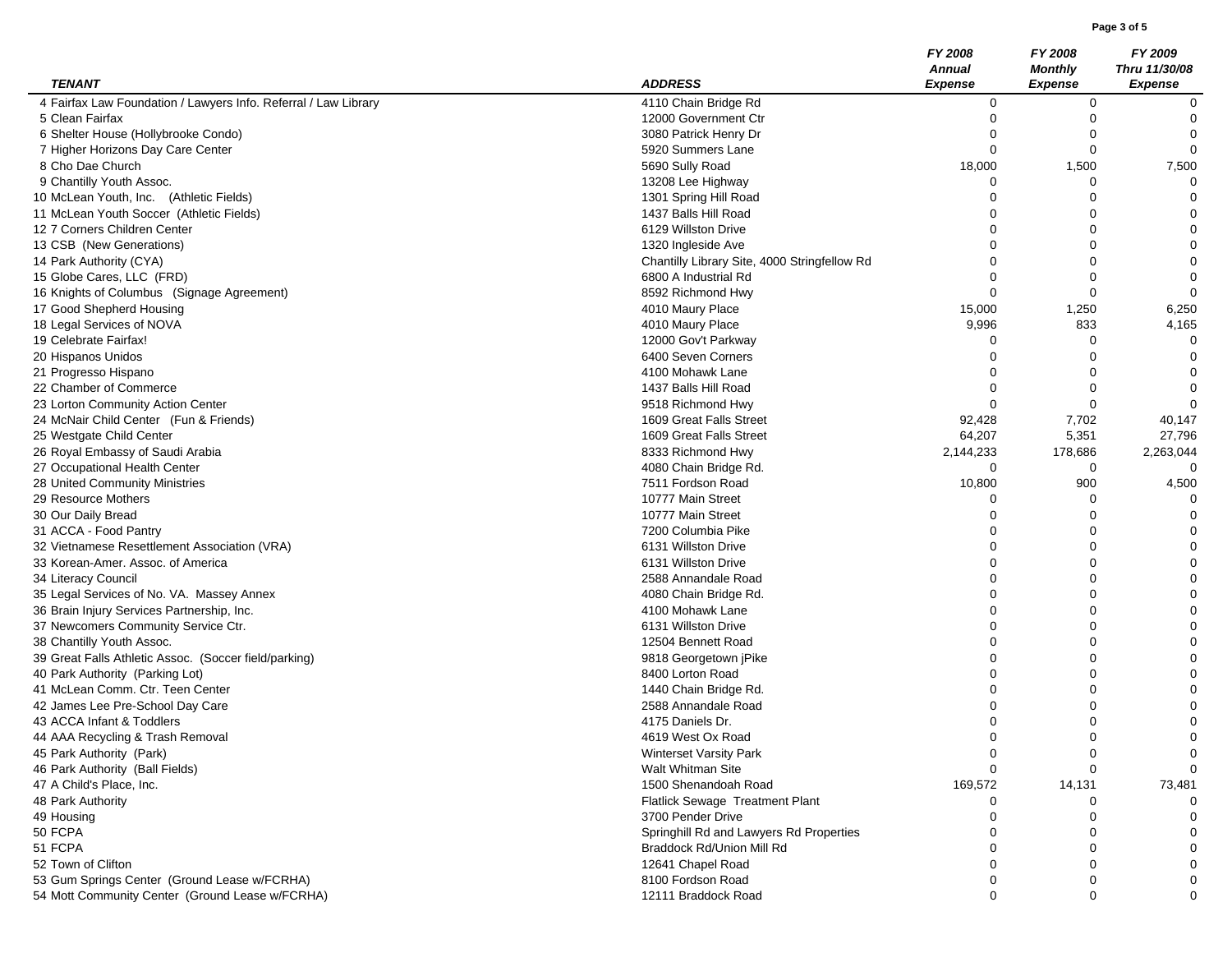**Page 4 of 5**

|                                                   |                                       | FY 2008                  | <b>FY 2008</b>     | FY 2009                  |  |
|---------------------------------------------------|---------------------------------------|--------------------------|--------------------|--------------------------|--|
| <b>TENANT</b>                                     | <b>ADDRESS</b>                        | Annual<br><b>Expense</b> | Monthly<br>Expense | Thru 11/30/08<br>Expense |  |
| 55 Bailey's Community Ctr. (Ground Lease w/FCRHA) | 5920 Summers Lane                     |                          |                    |                          |  |
| 56 Police Assoc., Inc.                            | 5645 Revercomb Court                  |                          |                    |                          |  |
| 57 YMCA Teen Center                               | 12196 Sunset Hills Rd.                |                          |                    |                          |  |
| 58 Lorton Arts Foundation                         | 9601 Ox Road                          |                          |                    |                          |  |
| 59 INOVA Health (Ground Lease)                    | 3300 Gallows Road                     |                          |                    |                          |  |
| 60 INOVA Health (Ground Lease)                    | 2501 Parkers Lane                     |                          |                    | 0                        |  |
| 61 WMATA                                          | West Ox Rd Bus Facility               |                          |                    |                          |  |
| 62 Park Authority                                 | Hollin Hall                           |                          |                    |                          |  |
| 63 Lincolnia Center (Ground Lease w/FCRHA)        | 4710 N. Chambliss St.                 |                          |                    |                          |  |
| 64 Lewinsville School (Ground Lease w/FCRHA)      | 1609 Great Falls Street               |                          |                    |                          |  |
| 65 FACETS                                         | 10565 Fairfax Boulevard               | 21,807                   | 1,817              | 8,800                    |  |
| 66 School Board Central Admin. Building           | 8115 Gatehouse Road                   |                          |                    |                          |  |
| 67 Park Authority                                 | Interium Use Agreements-Various Sites |                          |                    | 0                        |  |

|                                              |                             |                                         |        | FY 2008       |      | FY 2008        |    | FY 2009       |  |
|----------------------------------------------|-----------------------------|-----------------------------------------|--------|---------------|------|----------------|----|---------------|--|
| <b>TELECOMMUNICATION AGREEMENTS</b>          |                             |                                         | Annual |               |      | <b>Monthly</b> |    | Thru 11/30/08 |  |
| <b>TENANT</b>                                |                             | <b>ADDRESS</b>                          |        | <b>Income</b> |      | Income         |    | Income        |  |
| 1 Cingular / AT&T (Massey)                   |                             | 4100 Chain Bridge Rd Fairfax            | \$     | 28,539        | - \$ | 2,378          | \$ | 11,557        |  |
| 2 Cingular / AT&T (Popes Head)               |                             | 5755 Revercomb Ct. Fairfax, 22030       |        | 23,912        |      | 1,993          |    | 10,312        |  |
| Nextel (Sublease)<br>3                       |                             |                                         |        | 8,092         |      | 674            |    | 3,420         |  |
| T-Mobile (Sublease)                          |                             |                                         |        | 7,962         |      | 664            |    | 3,382         |  |
| Verizon (Sublease)                           |                             |                                         |        | 8,311         |      | 693            |    | 3,514         |  |
| Cricket (Sublease)                           | Agreement Signed in FY 2009 |                                         |        |               |      | $\Omega$       |    | $\Omega$      |  |
| 7 Cingular / AT&T (South County)             |                             | 8350 Richmond Hwy, Alexandria           |        |               |      | $\Omega$       |    | $\Omega$      |  |
| 8 Cingular / AT&T (West Springfield GC)      |                             | 6140 Rolling Road, Springfield          |        | 20,666        |      | 1,722          |    | 8,682         |  |
| 9 Cingular / AT&T (Jefferson FS)             |                             | 3101 Hodge Place Falls Church, VA 22042 |        | 13,998        |      | 1,167          |    | 5,620         |  |
| 10 Crown Castle (Sprint) (Pohick FS)         |                             | 7801 Maritime Lane Springfield          |        | 20,607        |      | 1,717          |    | 12,880        |  |
| T-Mobile (Sublease)<br>11                    |                             |                                         |        | 5,207         |      | 434            |    | 3,337         |  |
| 12 Crown Castle (Sprint) (Pistol Range)      |                             | 3721 Stone Croft Blvd. Chantilly        |        | 31,515        |      | 2,626          |    | 13,588        |  |
| FiberTower (Sublease)<br>13                  | Agreement Signed in FY 2009 |                                         |        | $\Omega$      |      | $\Omega$       |    | $\Omega$      |  |
| 14 Crown Castle (Sprint) (Mott Comm.Ctr)     |                             | 12111 Braddock Road Fairfax             |        | 24,730        |      | 2,061          |    | 10,653        |  |
| Cingular (Sublease)<br>15                    |                             |                                         |        | 9,411         |      | 784            |    | 4,029         |  |
| Nextel (Sublease)<br>16                      |                             |                                         |        | 8,848         |      | 737            |    | 4,000         |  |
| T-Mobile (Sublease)<br>-17                   |                             |                                         |        | 7,884         |      | 657            |    | 3,358         |  |
| Verizon (Sublease)<br>18                     | Agreement Signed in FY 2009 |                                         |        | 0             |      | $\mathbf 0$    |    | $\Omega$      |  |
| Clearwire (Sublease)<br>19                   |                             |                                         |        | 4,950         |      | 413            |    | 2,331         |  |
| FiberTower (Sublease)<br>20                  | Agreement Signed in FY 2009 |                                         |        | $\Omega$      |      | $\Omega$       |    | $\Omega$      |  |
| 21 Crown Castle (Sprint) (Chantilly FS)      |                             | 14005 Vernon Street Chantilly           |        | 31,378        |      | 2,615          |    | 13,671        |  |
| FiberTower (Sublease)<br>22                  |                             |                                         |        | 2,325         |      | 194            |    | 1,326         |  |
| 23 Crown Castle (Sprint) (Kingstowne FS)     |                             | 7936 Telegraph Road Franconia           |        | 26,828        |      | 2,236          |    | 11,545        |  |
| FiberTower (Sublease)<br>24                  |                             |                                         |        | 3,399         |      | 283            |    | 1,416         |  |
| 25 Sprint Nextel (Jefferson FS)              |                             | 3101 Hodge Place Falls Church, VA 22042 |        | 19,432        |      | 1,619          |    | 8,327         |  |
| 26 Sprint Nextel (Jefferson FS C215)         |                             | 3101 Hodge Place Falls Church, VA 22042 |        | 15,632        |      | 1,303          |    | $\Omega$      |  |
| 27 Sprint Nextel (Water Tower, WA57XC023-A)) |                             | 3300 Gallows Road Annandale             |        | 16,601        |      | 1,383          |    | 7,111         |  |
| 28 Sprint Nextel (Massey, Site#VA0426)       |                             | 4100 Chain Bridge Rd Fairfax            |        | 0             |      | $\Omega$       |    | 43,630        |  |
| 29 Sprint/NEXTEL (Massey, Site#DC03XC249)    |                             | 4100 Chain Bridge Rd Fairfax            |        | 29,947        |      | 2,496          |    | 12,731        |  |
| 30 T-Mobile (Jefferson FS, 7WAC176A)         |                             | 3101 Hodge Place Falls Church, VA 22042 |        | 14,615        |      | 1,218          |    | 7,095         |  |
| 31 T-Mobile (Hunters Mill Dist.)             |                             | 12000 Cameron Pond Dr., Reston          |        | 19,115        |      | 1,593          |    | 8,837         |  |
| 32 T-Mobile (Crosspointe FS)                 |                             | 8716 Ox Road Fairfax                    |        | 17,033        |      | 1,419          |    | 17,714        |  |